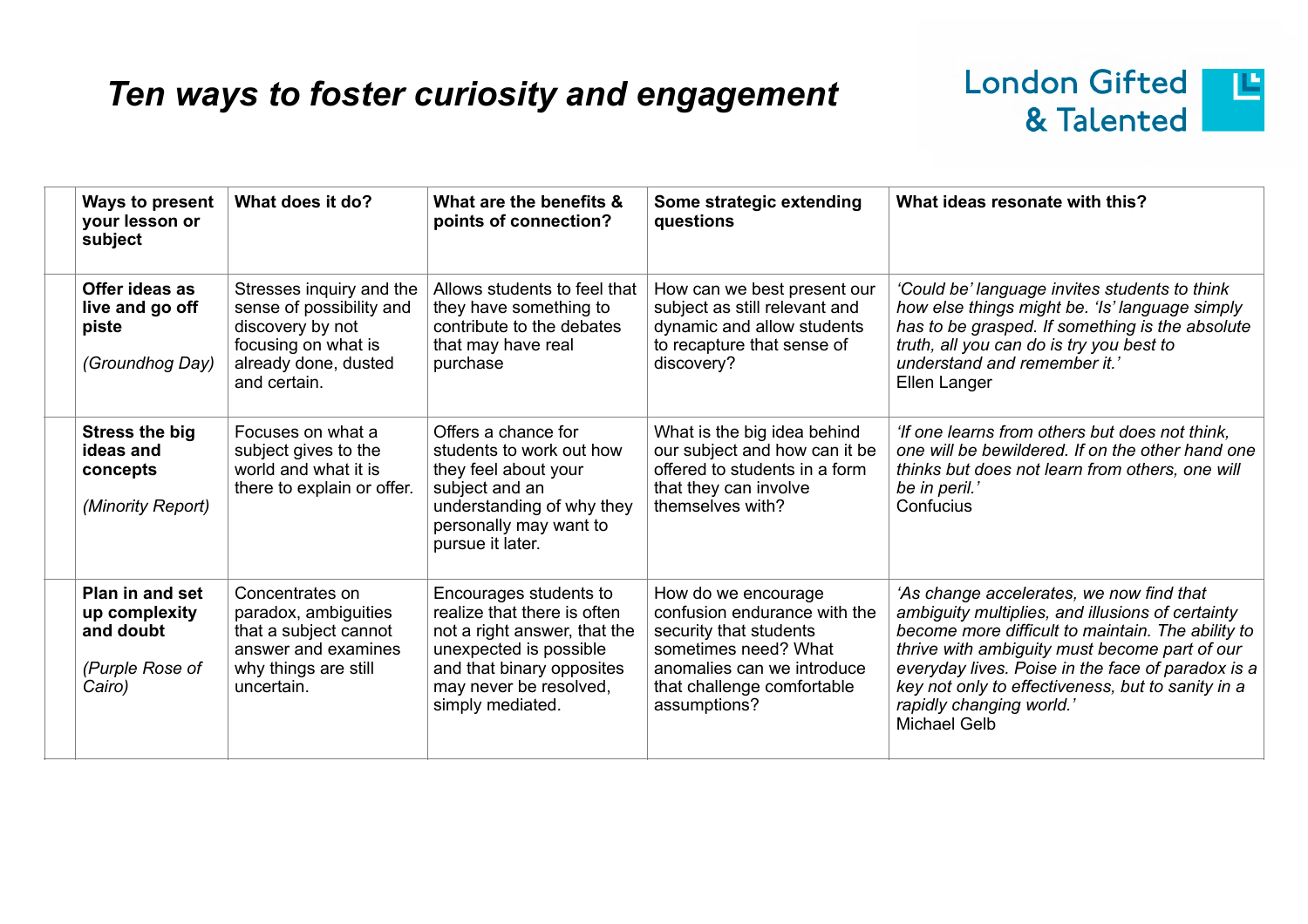

| Ways to present<br>your lesson or<br>subject                                                                   | What does it do?                                                                                                                                   | What are the benefits &<br>points of connection?                                                                                               | Some strategic extending<br>questions                                                                                                                      | What ideas resonate with this?                                                                                                                                                                                                                                                                                                                                            |
|----------------------------------------------------------------------------------------------------------------|----------------------------------------------------------------------------------------------------------------------------------------------------|------------------------------------------------------------------------------------------------------------------------------------------------|------------------------------------------------------------------------------------------------------------------------------------------------------------|---------------------------------------------------------------------------------------------------------------------------------------------------------------------------------------------------------------------------------------------------------------------------------------------------------------------------------------------------------------------------|
| Investigate a<br>variety of<br>narratives<br>(The History<br>Boys)                                             | Introduces early<br>thinkers/experts whose<br>inferred versions of<br>reality were the<br>currency before the<br>current reigning<br>narrative.    | Makes clear to students<br>that your subject is still<br>evolving and struggling to<br>shape knowledge through<br>often opposing ideas.        | How can we organise and<br>integrate such content into a<br>developing narrative<br>structure? What is the<br>currently successful story and<br>why?       | 'The test of a first-rate intelligence is the ability<br>to hold two opposed ideas in mind at the same<br>time and still retain the ability to function.'<br>F. Scott Fitzgerald                                                                                                                                                                                          |
| Focus on core<br>ideas and texts<br>(Citizen Kane)                                                             | Locates the threshold<br>concepts that have<br>helped to shape a<br>subject and shows how<br>they are part of its 'back<br>story'.                 | Demonstrates to students<br>that texts can change the<br>way people understand the<br>world and that there are<br>organising ideas/principles. | What texts helped us to 'get'<br>our subject? What gave us a<br>sense of security and insight?<br>What is the unifying idea to<br>the events/facts for us? | 'Do not seek to follow in the footsteps of the<br>men of old, seek what they sought.'<br>Basho                                                                                                                                                                                                                                                                            |
| Take the 'spoon<br>feeding'<br>stabilizers off<br>and reduce<br>safety and<br>mimicry<br>(The History<br>Boys) | Encourages<br>engagement with<br>chunks of complexity<br>and reduces the habit of<br>mere accurate retention<br>and the attitude of<br>dependency. | Makes for more<br>meaningful engagement by<br>students and develops<br>dispositions to learn, as<br>well as learning<br>capabilities.          | How can we counteract the<br>tendency of students to want<br>everything too 'bite sized' and<br>encourage them to develop<br>their chewing muscles?        | 'Easy is boring; impossible is depressing<br>there are two types of topics: tame ones and<br>wild ones. Much of the curriculum is too tame.<br>To engage and stretch students, they should be<br>presented with subject matter that is a bit wilder<br>- not so pre-digested and neatened up; more<br>intriguing; offering more ways of going about it.'<br>David Perkins |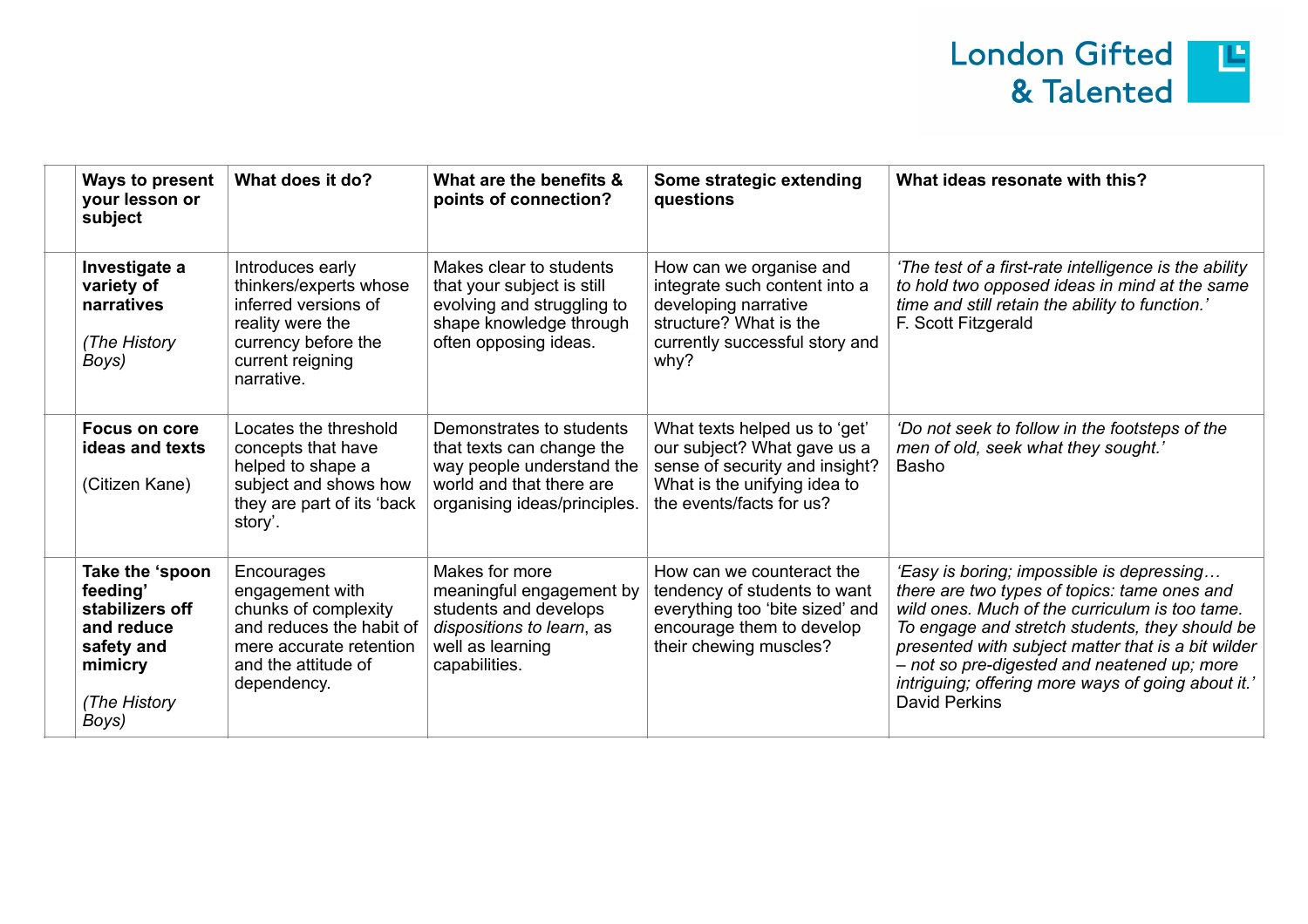

| Ways to present<br>your lesson or<br>subject                                              | What does it do?                                                                                                                                 | What are the benefits &<br>points of connection?                                                                                                                                                                                                               | Some strategic extending<br>questions                                                                                                                                                                            | What ideas resonate with this?                                                                                                                                                                                                                                                                                                                                                                                                                           |
|-------------------------------------------------------------------------------------------|--------------------------------------------------------------------------------------------------------------------------------------------------|----------------------------------------------------------------------------------------------------------------------------------------------------------------------------------------------------------------------------------------------------------------|------------------------------------------------------------------------------------------------------------------------------------------------------------------------------------------------------------------|----------------------------------------------------------------------------------------------------------------------------------------------------------------------------------------------------------------------------------------------------------------------------------------------------------------------------------------------------------------------------------------------------------------------------------------------------------|
| Set up sticky<br>situations and<br>explore<br>desirable<br>difficulties<br>(Finding Nemo) | Allows the development<br>of the skill of knowing<br>what to do when you<br>don't know what to do<br>and that learning is<br>learnable.          | Sets up situations where<br>students are required to<br>get themselves unstuck by<br>developing coping<br>strategies and improving<br>resilience                                                                                                               | How can we teach students to<br>deal with the emotional side<br>of difficulties and upsets, so<br>they can understand that<br>grappling with challenges is<br>more important than any<br>amount of easy success? | 'It doesn't help a child to tackle a difficult task if<br>they succeed constantly on an easy one. It<br>doesn't teach them to persist in the face of<br>obstacles if obstacles are always eliminated<br>What children learn best from are slightly<br>difficult tasks which they have to struggle<br>through. Knowing they can cope with difficulties<br>is what makes children seek challenges and<br>overcome further problems.'<br><b>Carol Dweck</b> |
| <b>Create</b><br>interesting<br>hooks<br>(The Curious case)<br>of Benjamin<br>Button)     | Uses interesting 'what if'<br>questions with<br>meaningful trailers to<br>involve students<br>emotionally and<br>imaginatively to guide<br>them. | Gets students engaged<br>and encourages discovery<br>that points to more<br>interesting terrain for<br>exploration and allows<br>them to find creative<br>depictions of<br>understanding and retell<br>the stories in their own<br>words, gestures or actions. | What 'trailer type' activities<br>will assist our students to<br>develop affective<br>engagement? What<br>metaphors, images and<br>personifications can support<br>how we depict the content?                    | 'Systems thinking' means good learners get<br>pleasure from seeing how things fit together.<br>They are interested in the big picture, and how<br>new learning expands it. They look for<br>analogies in their own memory that give them a<br>handle on a complicated new domain. 'What's it<br>like?' they ask themselves.'<br>Peter Senge                                                                                                              |